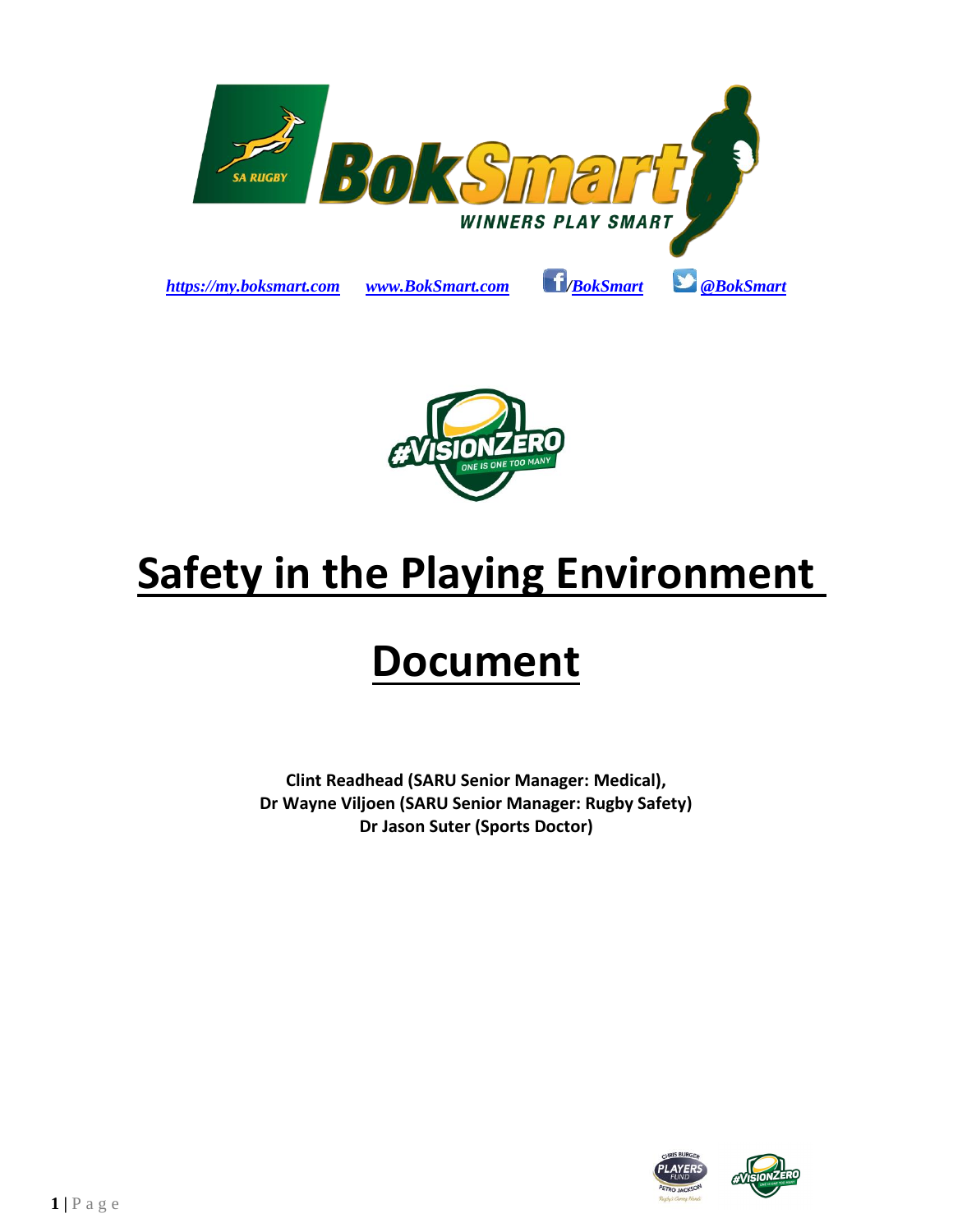## **SAFETY IN THE PLAYING ENVIRONMENT**

## **1. Introduction**

Rugby is a contact sport that requires a fit, trained, and skilled participant to reduce the risk of catastrophic injury. In addition, the playing environment needs to be suitable and hazard-free, with the correct supporting personnel at hand to minimise injury and enhance safety.

Rugby event management, from a medical perspective, is designed to provide on-site medical care and administration to all participants in rugby matches. SARU, an affiliate of World Rugby, has provided guidelines for the minimum emergency medical requirements. This includes safety advice and medical care at the events. The minimum requirements are those necessary to ensure that the likelihood of a catastrophic event is minimised, and if such an injury occurs the player is managed appropriately. These minimum requirements will differ based on the level of competition, socio-economic conditions, and demographics. These minimum requirements are divided into two main categories depending on the type of match being played: "Green" and "Gold".

This document also aims to give practical guidelines to coaches and referees to allow play to take place in a safe environment.

*Green* guidelines refer to the minimum requirements for the following designated rugby levels of play:

- Normal School Rugby matches
- Normal Club rugby matches
- Community rugby
- All Sevens format matches in the above-mentioned categories.

*Gold* guidelines are the minimal safety requirements for elite level events. Gold level events can be subdivided into two sub-categories – *Gold* and *Gold+*

#### *Gold*

- The Carling Currie Cup tournaments (all formats and age-groups, except for the Premiership Competition)
- All other interprovincial level matches, including Amateur Interprovincial matches and tournaments
- Gold Cup
- Varsity Cup and Shield
- SARU Youth Weeks
- Schoolboy festivals
- Classic Clashes
- All Sevens' matches or tournaments at these levels

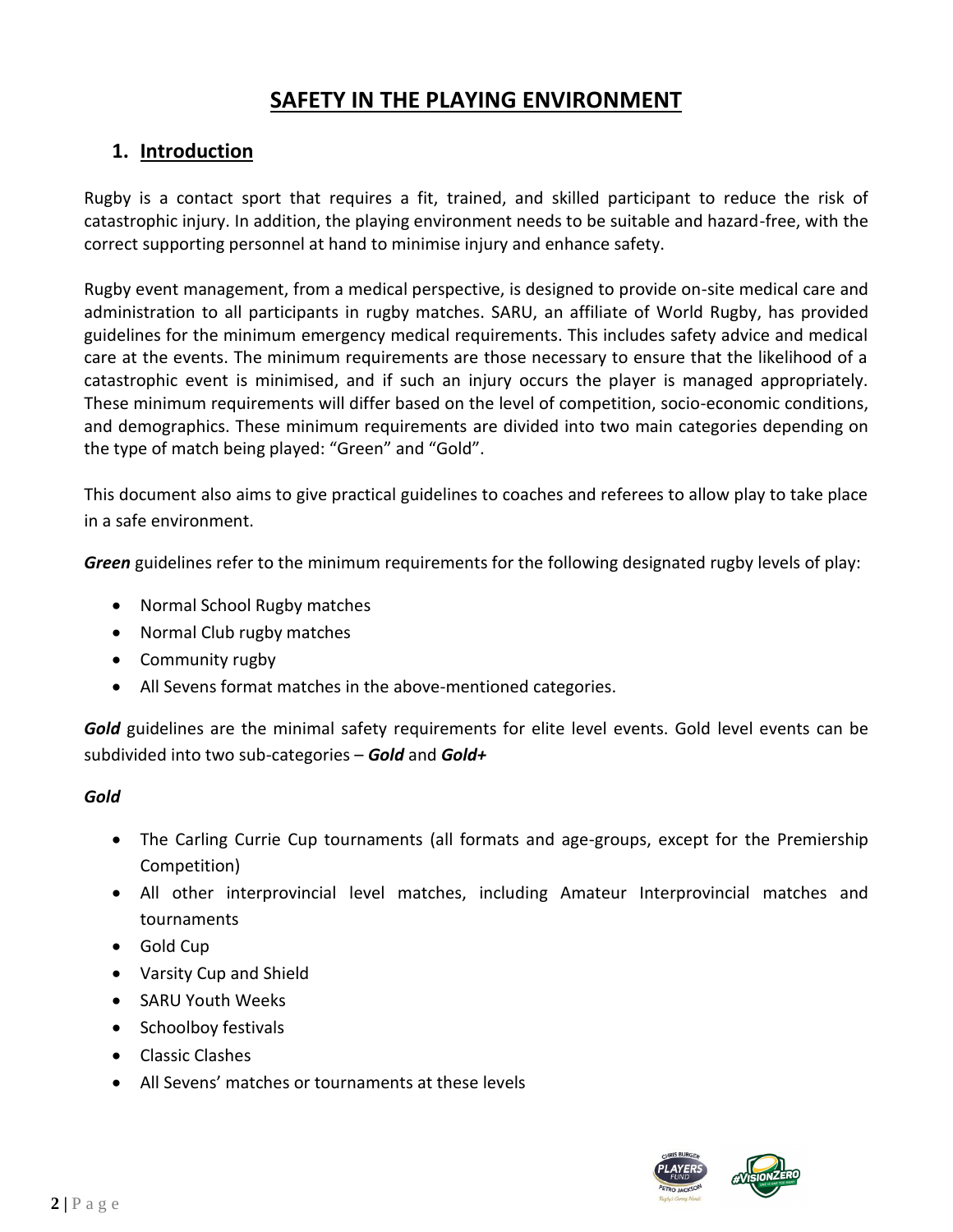#### *Gold+*

- The Carling Currie Cup Premiership
- Vodacom United Rugby Championship (URC)
- All International Test Matches
- All International Sevens matches and tournaments

For the *Gold* standard matches, or for *Gold+* standard matches, these minimum safety requirements, in addition to the *Green* standard necessities, are more stringent.

**These requirements are the very minimum requirements that should be in place for a rugby match to take place. The minimum requirements for sanctioned competitions, tournaments and rugby festivals are however more stringent. One should however, where possible, continuously strive to improve the medical support available at matches at all levels of play to always ensure player safety.**

The home team management is responsible for the design, implementation, and presentation of an emergency action plan. At "**Green**" level events, this must be presented to the referee before the game. The referee is responsible for confirming that all requirements for a safe environment and emergency plan are in place before allowing a match to start.

To ensure the safety of players in rugby matches, the following must be assessed:

- Environmental conditions
- Personnel
- Equipment
- Medical Facilities
- Accessibility Units for Advanced care
- Emergency Action Plan Potential Catastrophic Injury

The assessment and acceptance of these conditions will be determined in professional events and tournaments by the level of competition, and in amateur competitions by the level of competition as well as the socio-economic and demographic circumstances.

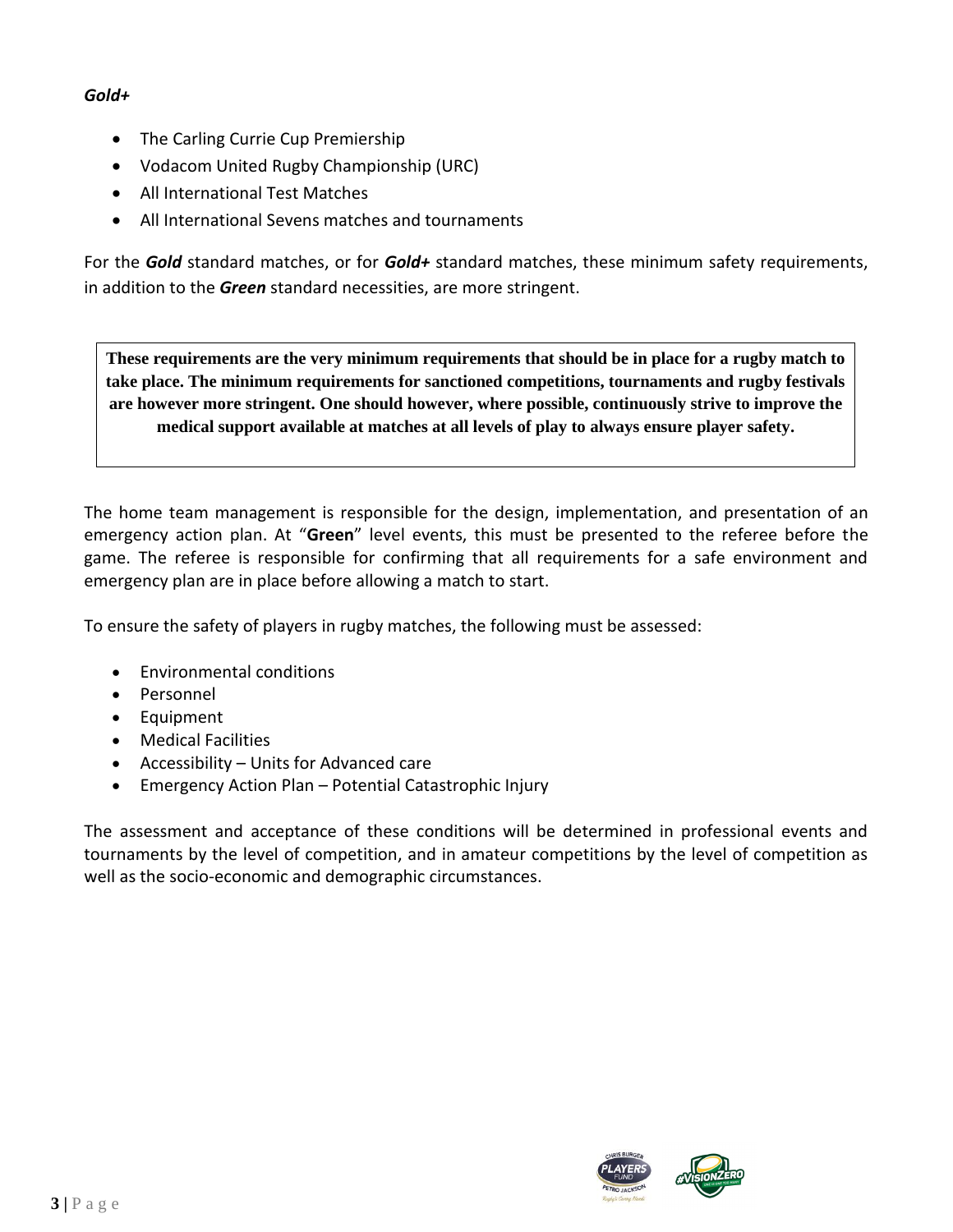## **2. Environmental conditions**

Ensuring safe environmental conditions requires assessment of both the weather conditions as well as the playing environment

#### - **Playing Environment**

The Playing Environment includes the field of play as well as the immediate surrounding area. Advertising hoardings, poles, pylons, and barriers must ideally be 5m from the touchline. If one or more of the abovementioned obstacles cannot be removed, they must be suitably covered up to provide maximum protection to the players. If areas of the playing surface comprise an asphalt / tartan track it should be suitably covered as well.

The playing surface should be grass, artificial grass (conforming to World Rugby regulation 22), sand or clay. It must be firm and free of hazards, including stones and glass. In cold environments, the surface must be free from ground ice. If there is surface water sufficient to realistically raise the risk of drowning, the game should not commence. The decision to start a game where ground water is present is at the sole discretion of the referee and common sense should prevail.

#### - **Weather Conditions**

| Environmental<br>conditions                                  | Green | Gold | Gold+ |  |
|--------------------------------------------------------------|-------|------|-------|--|
| <b>Whirling</b><br>Hygrometer/<br>WBGT*                      |       |      |       |  |
| <b>Lightning warning</b><br>system*                          |       |      |       |  |
| <b>Telephone access</b>                                      |       |      |       |  |
| * = Telephonic access to this information is also sufficient |       |      |       |  |

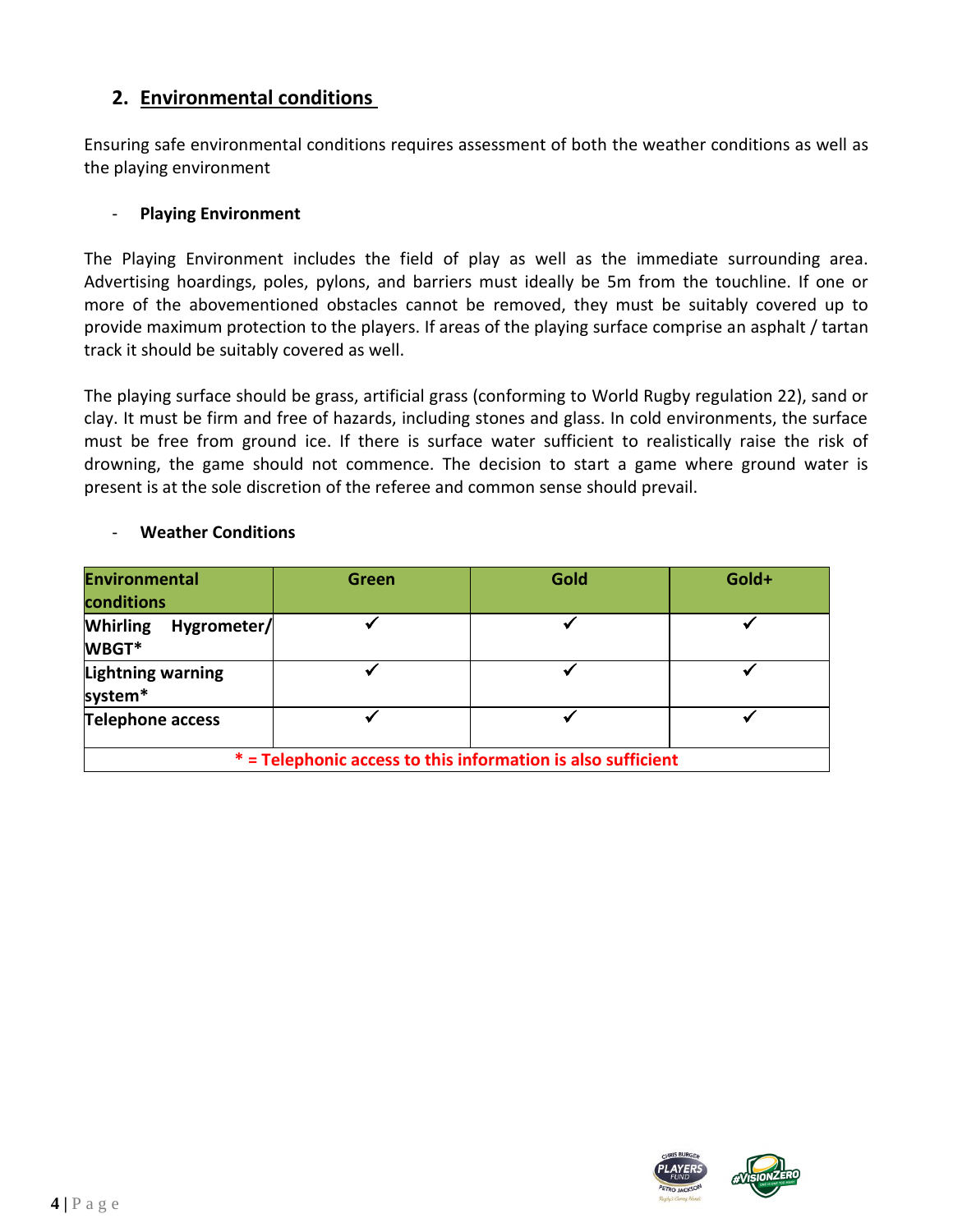#### **Hot conditions:**

Research has not identified a specific temperature and / or humidity when the playing of a rugby game is not advised; however, it has been recommended that conditions are considered unsafe for athletic competition when the ambient temperature is  $> 30^{\circ}$  and the Humidity is greater than 60%. This correlates with a wet bulb globe thermometer (WBGT) reading of greater than 28 degrees. As rugby is a sport where fluids are more readily available and the potential for cooling is greater, these recommendations have not been ratified for rugby union.

The heat index has been found through research to be a better measure of heat stress and relies on readings taken on a whirling hygrometer. This is both practical and reliable and it is ideally recommended that each rugby ground (for Gold and Gold+ events) where possible has access to a Whirling Hygrometer to measure the weather conditions. This Index considers air temperatures at various relative humidities. Prior studies have confirmed that if the Heat Stress Index % is below 150, the risk to players should be minimal. If the heat stress index is above 150 then the risk to competitors is high and the game should not be started unless there is full access to heat reducing measures as listed below.

- Provision of fans in the change-rooms.
- Provision of pitchside shade
- Water and towels placed in ice water must be strategically available alongside the field.
- Water breaks should be held regularly, e.g., a 1 min break at the 20 min point of each half.
- The halftime break should be increased from 10 min to15 min.

#### **Lightning:**

No play should start when lightning is present in the immediate vicinity. If available, a lightning warning system should be used. Telephonic communication with the SA Weather Service can provide information on the prediction of inclement weather.

#### *Please keep revisiting the BokSmart Website on lightning advice, as this section will be updated from time to time!*

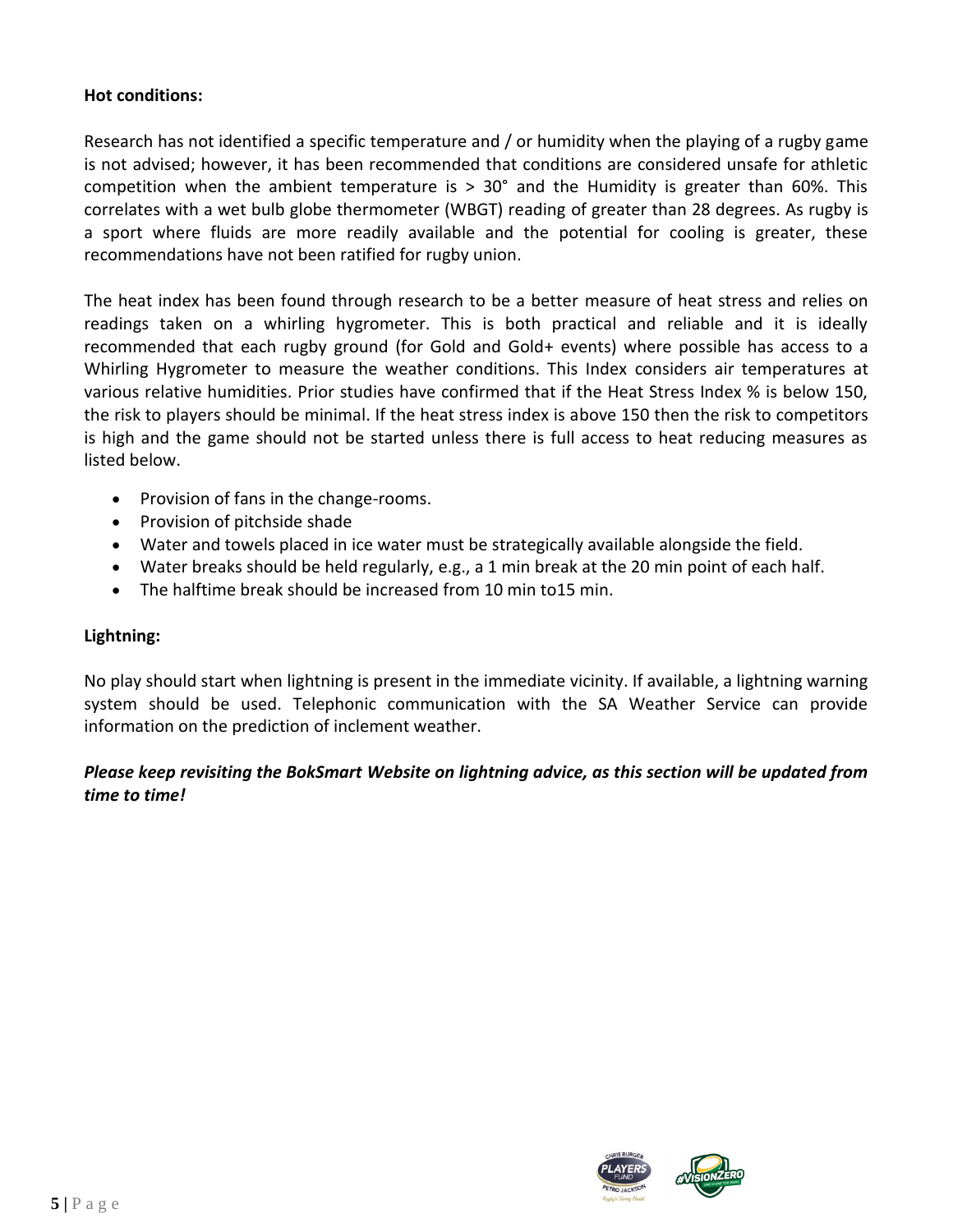## **3. Medical Personnel**

The medical personnel required at a rugby game will vary depending on the level of competition. However, the higher the level of training of medical support personnel together with more personnel being available on match day is desirable.

| <b>Medical Personnel</b>                 | <b>Green</b>              | Gold                      | Gold+                     |
|------------------------------------------|---------------------------|---------------------------|---------------------------|
| <b>Match Doctor</b>                      | ×                         | $\boldsymbol{\mathsf{x}}$ |                           |
| <b>Venue Doctor</b>                      | $\boldsymbol{\mathsf{x}}$ | $\checkmark$              |                           |
| <b>Specialist services on</b><br>site    | $\boldsymbol{\mathsf{x}}$ | $\boldsymbol{\mathsf{x}}$ |                           |
| <b>Specialist services on</b><br>standby | $\boldsymbol{\mathsf{x}}$ | ✓                         |                           |
| <b>Nursing sister</b>                    | $\boldsymbol{\mathsf{x}}$ | $\boldsymbol{\mathsf{x}}$ |                           |
| <b>Medical liaison</b>                   | $\boldsymbol{\mathsf{x}}$ | $\boldsymbol{\mathsf{x}}$ |                           |
| <b>ALS paramedics</b>                    | $\boldsymbol{\mathsf{x}}$ | $\boldsymbol{\mathsf{x}}$ |                           |
| <b>ILS paramedics</b>                    | $\boldsymbol{\mathsf{x}}$ |                           |                           |
| <b>BAA</b>                               | $\boldsymbol{\mathsf{x}}$ |                           |                           |
| <b>Trained First Aider</b>               | ✓                         | $\boldsymbol{\mathsf{x}}$ | ×                         |
| Ambulance and staff on<br>site           | $\boldsymbol{\mathsf{x}}$ |                           | ✔                         |
| Ambulance and staff on<br>standby        |                           | $\boldsymbol{\mathsf{x}}$ | $\boldsymbol{\mathsf{x}}$ |
| Air staff (on standby)                   | $\boldsymbol{\mathsf{x}}$ |                           |                           |

#### **Match Doctor:**

This is ideally a Sports Medicine trained doctor or a medical doctor experienced in treating sports injuries. One of these persons is to act as the official Match Doctor where applicable. The match doctors' duties are clearly defined in World Rugby handbook for international matches and in the Participation Agreements for domestic competitions. These will be given to the relevant medical personnel via the host union.

#### **Venue Doctor:**

This is ideally a Sports Medicine trained doctor or a medical doctor experienced in treating sports injuries. The Venue Doctor's primary duty is to oversee all primary field side care management, manage the medical room and assist the visiting Team Physicians should their assistance be required. These include prompt management of injuries, referral to hospital and management of "blood injuries". This person should ideally be trauma trained and should manage the medical room.

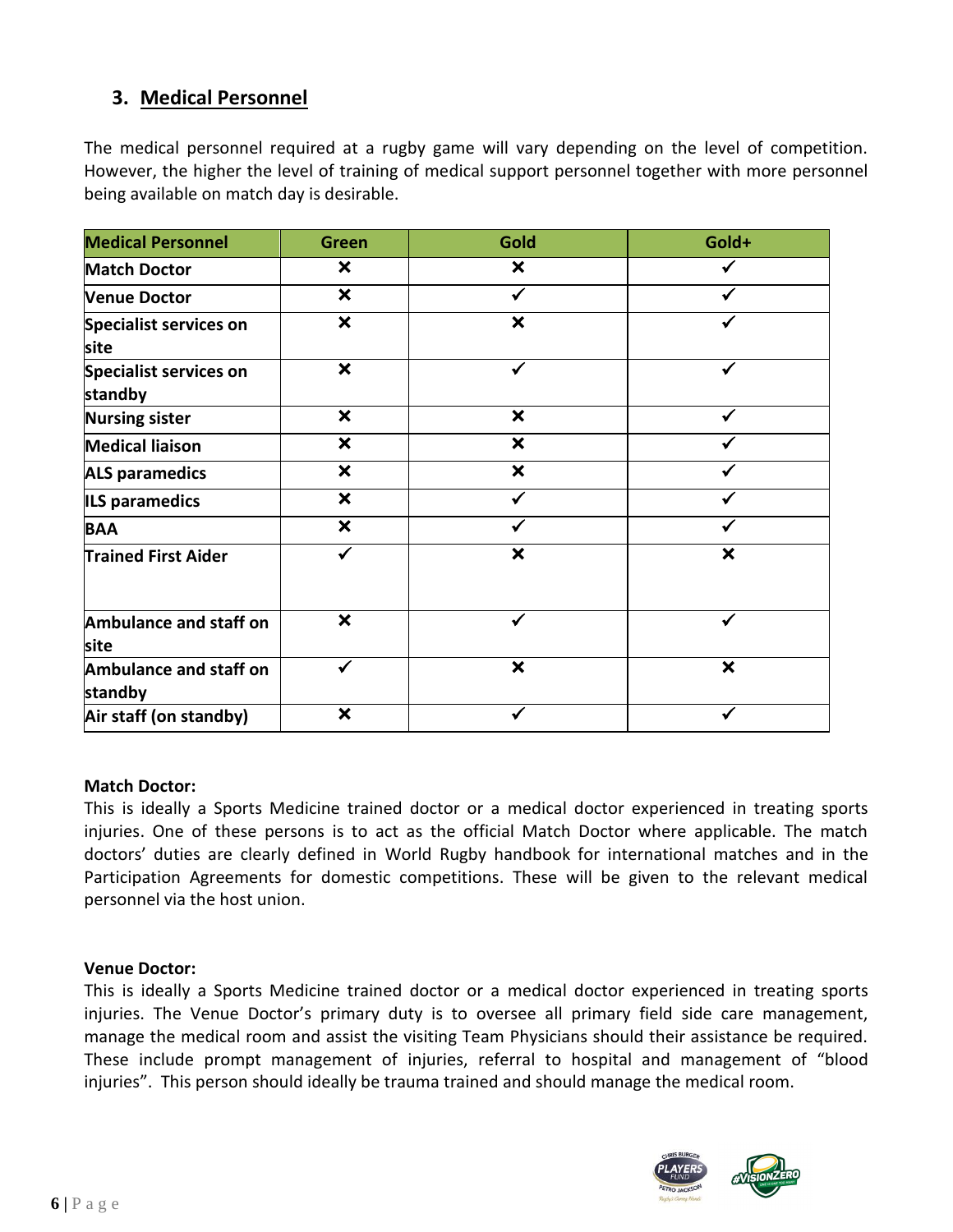The following Specialist services, if available, will benefit all players.

#### **Specialist service on-site ("Gold+")**

- Physician
- Orthopaedic surgeon
- ALS paramedic

#### **Specialist service on standby ("Gold")**

- Radiology Unit
- Radiologist
- Orthopaedic Surgeon
- Physician
- Sports Physician
- Neurosurgeon
- Cardiologist
- General Surgeon
- Dentist
- Maxilla Facial Surgeon
- Plastic/reconstructive Surgeon
- Emergency Services
- Pharmacist
- ENT surgeon

#### **"Gold" and "Gold+" Category Events**

The following personnel should be present to manage the player from the field to the medical room. At elite events the qualifications and training of the personnel should be as high as possible.

- Minimum of 2 paramedics (Intermediate Life Support). Gold and Gold+
- Two First Aiders or Basic Ambulance Assistant (BAA) as support to the paramedics. Gold and Gold+
- Qualified nursing sister to assist Venue Doctor in the Medical facility. Gold+
- Medical liaison officer to act as intermediate between teams and medical personnel. This is often the venue doctor. Gold+
- Nursing sister to man separate spectator medical facility. Gold+
- Fully equipped ambulance staffed by paramedics. Gold and Gold+
- If problems with traffic are foreseen, then a helicopter should be on standby. Gold and Gold+

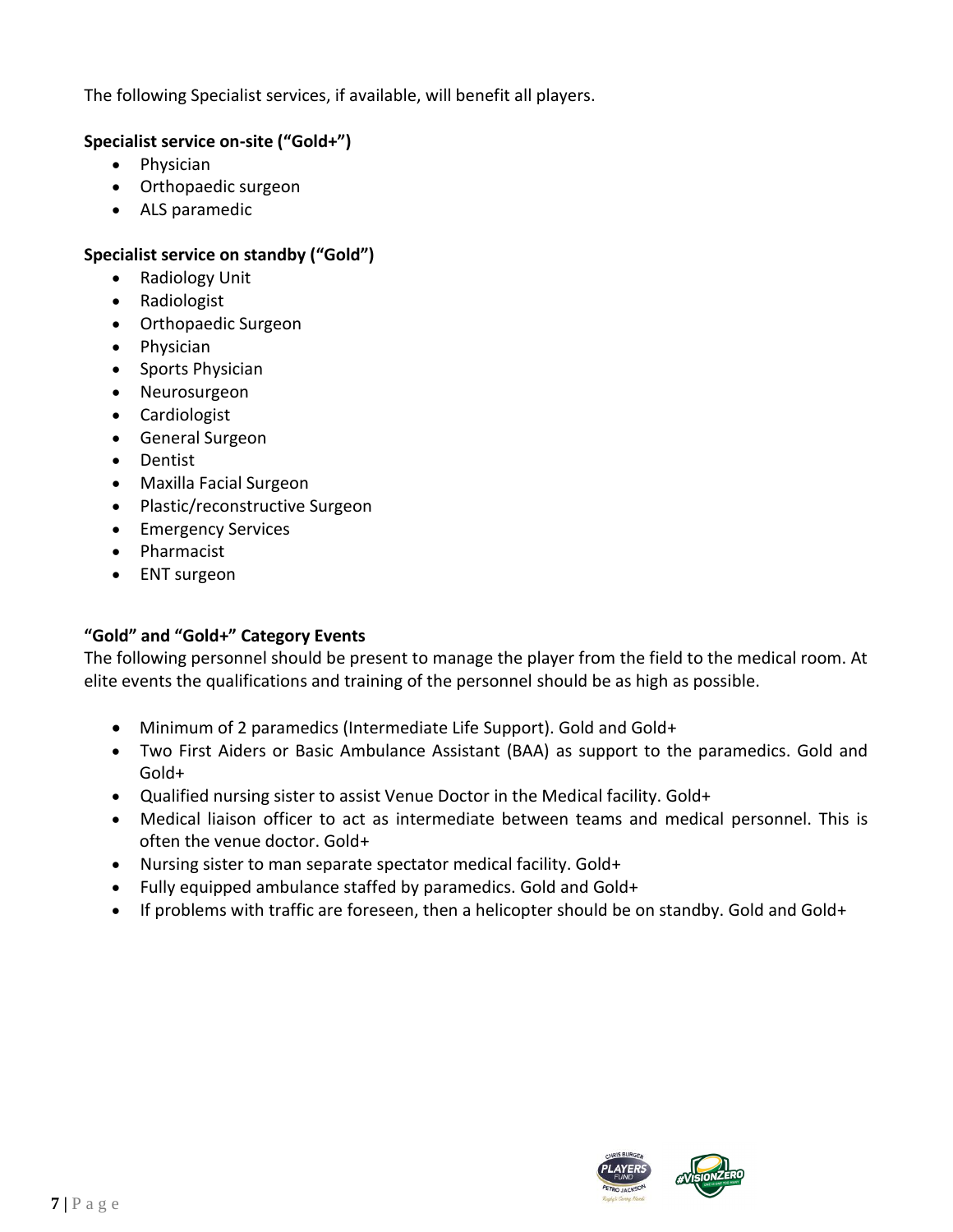#### **"Green" Category Events**

The minimum personnel required for a rugby game to take place are:

• One or two persons suitably trained in Emergency Field-Side Care (a Trained First Aider, or Paramedic).

Referees/coaches who have First Aid knowledge add immense value, and all referees and coaches must be BokSmart certified as of 2011. The presence of a Sports Medicine trained doctor, or a doctor experienced in treating sports injuries will also be valuable.

## **4. Equipment - Sideline**

| <b>Equipment</b>                                                                                                      | <b>Green</b>              | <b>Gold and Gold+</b> |  |  |
|-----------------------------------------------------------------------------------------------------------------------|---------------------------|-----------------------|--|--|
| <b>Spinal Board and harness</b>                                                                                       |                           |                       |  |  |
| <b>Cervical</b><br>collars<br>and<br>head<br>blocks                                                                   |                           | √                     |  |  |
| <b>BLS equipment</b>                                                                                                  | X                         | √                     |  |  |
| <b>BokSmart Concussion Guide</b>                                                                                      |                           | ₩                     |  |  |
| <b>SCAT tool</b>                                                                                                      | $\checkmark^*$            |                       |  |  |
| <b>First Aid bag</b>                                                                                                  | $\checkmark^*$            | √                     |  |  |
| <b>ALS Equipment</b>                                                                                                  | $\boldsymbol{\mathsf{x}}$ | $\checkmark$          |  |  |
| <b>Golf cart</b>                                                                                                      | $\boldsymbol{\mathsf{x}}$ | ✔                     |  |  |
| * = where indicated, in certain underprivileged or disadvantaged communities, this cannot be seen<br>as a requirement |                           |                       |  |  |

The following equipment is recommended as a minimum requirement and is by no means extensive. The amount and type of equipment available should be dependent on the qualifications of the personnel available.

- Spinal board with all attachments, and spider harness
- Cervical collars & head blocks
- BokSmart Concussion Guide
- Sideline concussion assessment tool (SCAT tool)
- Golf cart Patient transport (from the field of play to medical room) Gold+
- Basic life support (BLS): Gold and Gold+
	- o Airway (nasopharyngeal-, oropharyngeal, laryngeal devices/tubes)
	- o Breathing (Oxygen, face mask, ambubag)
	- $\circ$  Circulation (AED automated external defibrillator)
- Advanced life support (ALS): Gold and Gold+
	- o Equipment and drugs to manage advanced cardiopulmonary support
	- o IV lines and fluids

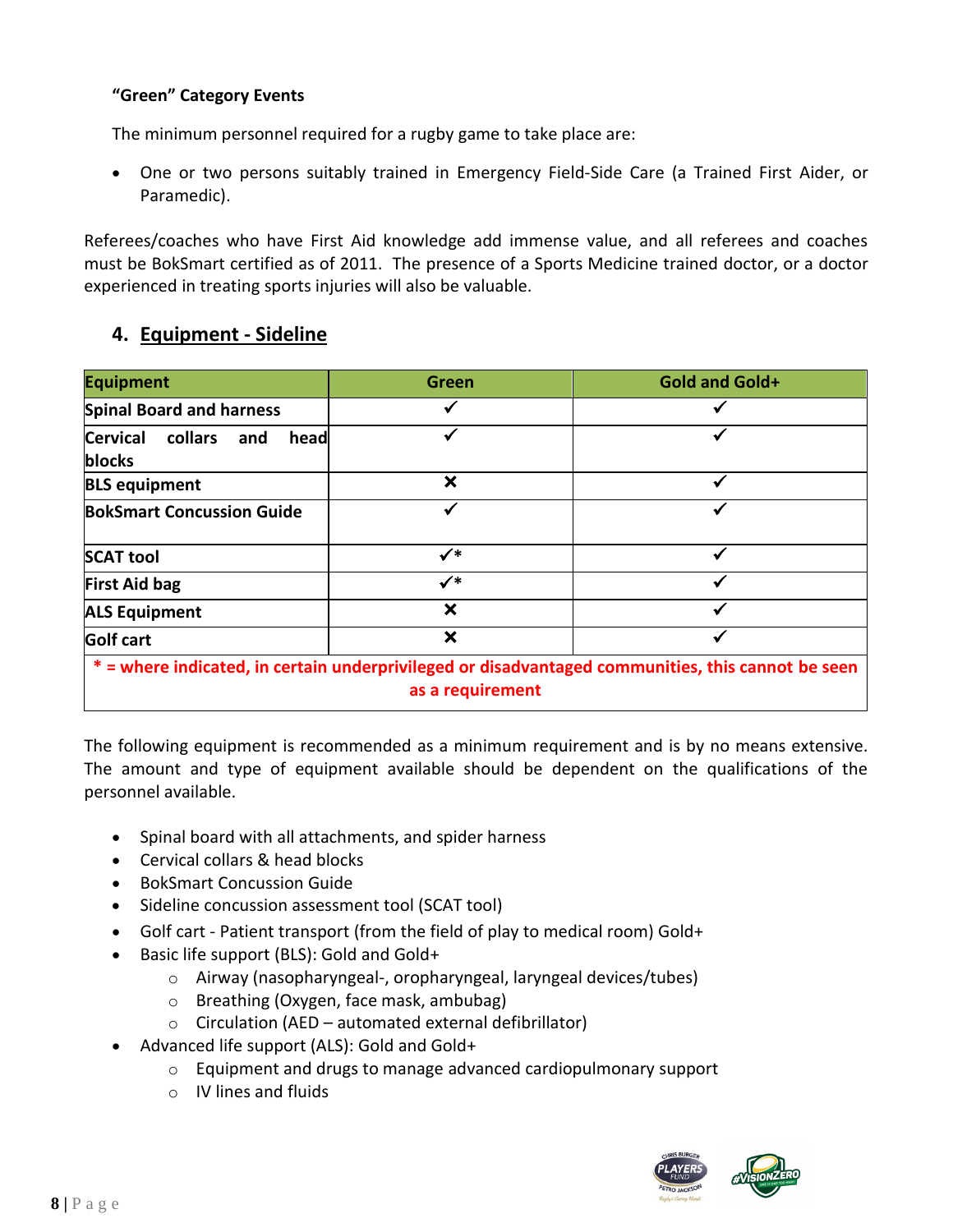- First aid bag first aid kit which typically includes: Green\*, Gold and Gold+
	- scissors (blunt ended)
	- surgical gloves
	- gauze swabs
	- nasal pack
	- towel
	- compression bandages (5cm, 7.5cm, 10cm)
	- sterile gauze bandage
	- adhesive skin closures, (e.g., Band Aid)
	- elastic adhesive bandages (2.5cm, 5cm)
	- petroleum jelly
	- tincture of benzoin
	- irrigation solution (sterile eyewash)
	- antiseptic ointment / spray (e.g., Bethadine, Savlon)
	- melolin
	- triangular bandages
	- skin care pad (e.g., Second Skin)
	- ice pack
	- water bottle
	- adhesive dressings (e.g., Opsite)
	- adhesive tape
	- ice
	- suture material

## \* = where indicated, in certain underprivileged or disadvantaged communities, this cannot be seen as a requirement

All the above items should be located in the technical zone.

## **5. Medical Facilities**

| <b>Medical Room</b>         | Green | Gold | Gold+ |
|-----------------------------|-------|------|-------|
| <b>Medical tent/station</b> |       |      |       |
| <b>Emergency treatment</b>  |       |      |       |
| <b>room</b>                 |       |      |       |

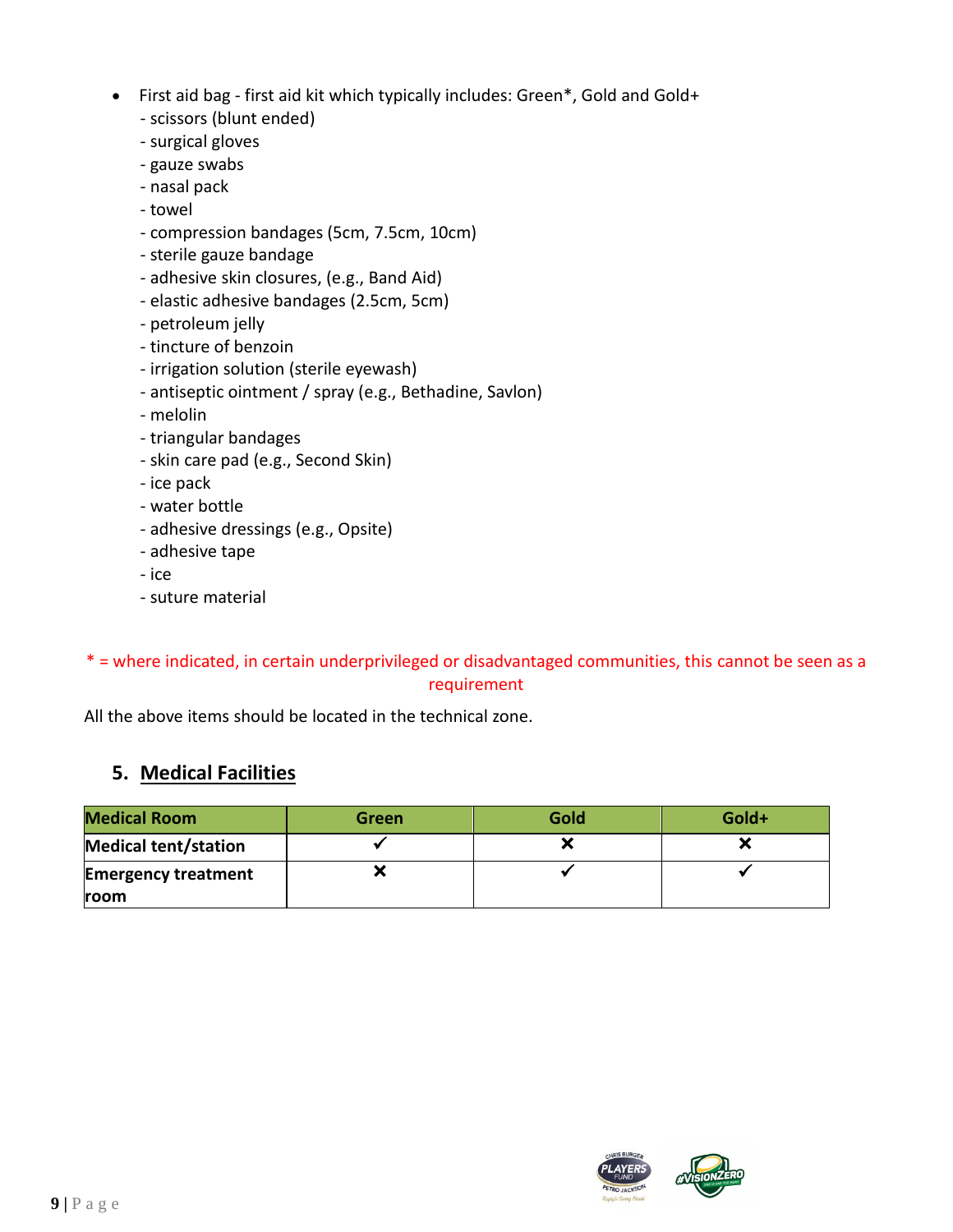#### **Emergency treatment room:**

A treatment room or station should be available at each ground, and this should be used specifically for this purpose only. It should be easily accessible from the playing field and for advanced care personnel, ambulance for transportation and or helicopter evacuation. If multiple fields are being used the medical station should be centrally situated and accessible to all fields and to emergency transport.

#### **A medical room (Gold and Gold+) must have the following facilities available:**

- Suitable electrical lighting
- Telephone access a telephone should be available and working. This is imperative to assess environmental conditions prior to game commencement. In the Emergency action plan for a potentially catastrophic injury a telephone is required for communication with:
	- BOKSMART SPINELINE TOLL FREE NUMBER: **0800 678 678**;
	- Emergency personnel
	- Referral hospital
		- o Government hospital (for non-medical aid patients)
		- o Private hospital (for those with medical aid)
	- Family or friends as required
- Running water hot and cold
- Visible and available EMERGENCY ACTION PLAN with contact details
- Two examination couches
- A trauma board or any other suitable stretcher.
- Medications necessary to deal with all life-threatening situations.
- Suturing equipment
- Protective clothing and equipment
- Sharps container
- Basic life support equipment:
	- o Blood pressure cuff
	- o Stethoscope
	- o Thermometer
	- o Glucometer
	- $\circ$  FNT set
- Advanced life support equipment (including medications and AED)
- Equipment for neurological examination e.g., penlight, reflex hammer
- Equipment for management of blood injuries and lacerations
- Splints
- Blankets/ Space blankets
- Fridge/ Freezer and ample available ice
- Medical equipment, consumables, and suitable medication to treat common musculoskeletal injuries.

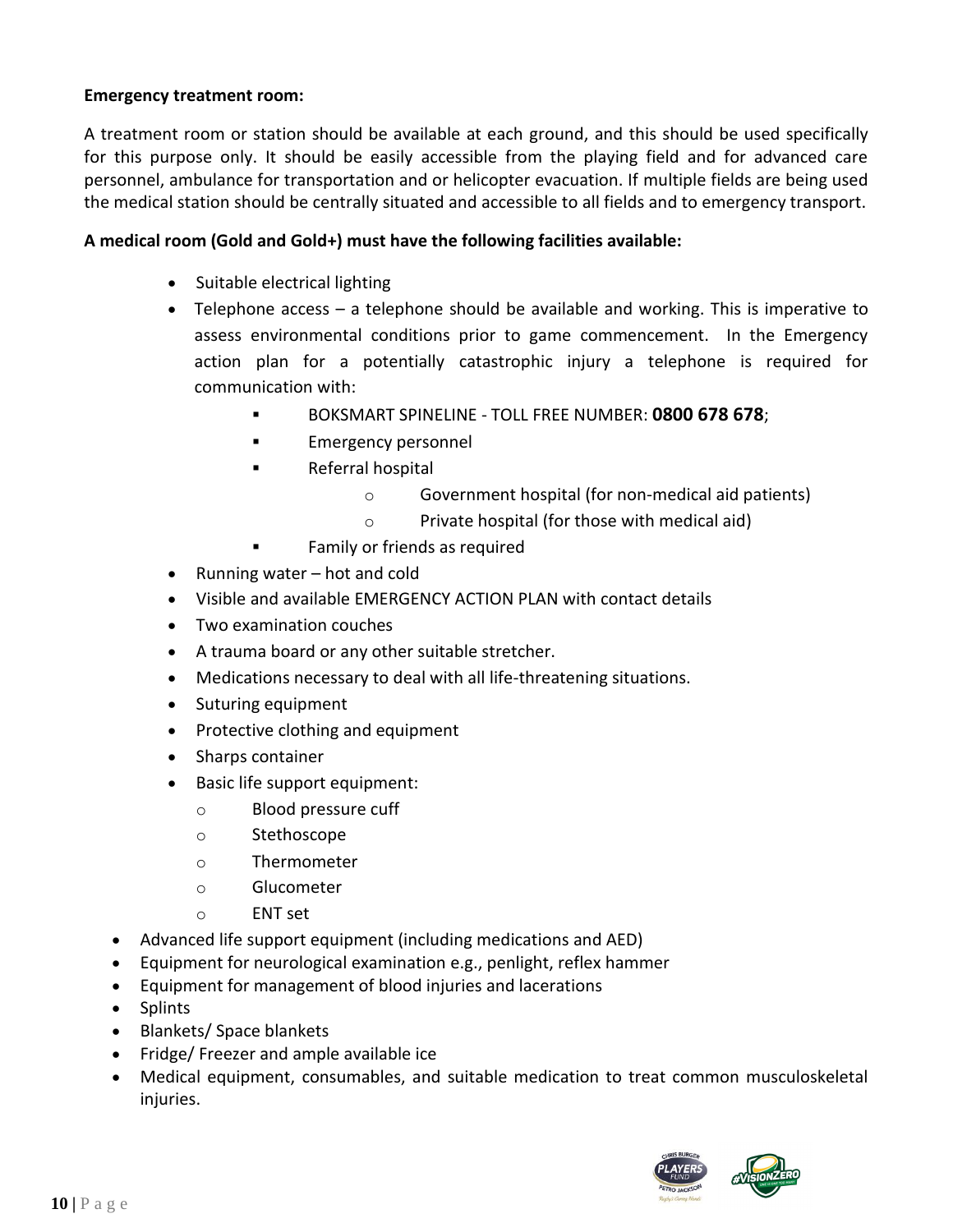## **6. Accessibility – Units for advanced care:**

Appropriate emergency transport should be readily available if it is not possible to have an ambulance with advanced care on site. An ambulance at the playing venue is the ideal.

Ideally, the trauma unit and spinal unit identified in the emergency action plan must be accessible to an injured player within 4 hours for a spinal unit and in less than an hour for other trauma requiring advanced care.

| <b>Advanced care</b>                           | Green | Gold | Gold+ |
|------------------------------------------------|-------|------|-------|
| ALS equipped ambulance<br>on site              | ×     | X    |       |
| <b>BLS equipped ambulance</b><br>on site       | ×     |      | ×     |
| <b>Access to Emergency</b><br>medical services |       | X    | ×     |
| Trauma unit (<1hour)                           |       |      |       |
| Spinal unit (<4hours)                          |       |      |       |
| Air transport<br>(Helicopter)                  | ×     |      |       |

#### *Rugby organisations, rugby bodies, or groups are expected to abide by the Public Safety Act as legislated by the South African Government*

## **7. Emergency Action Plan – Potential Catastrophic Injury:**

An emergency action plan must be in place prior to a game commencing. This plan must be accessible, affordable, reproducible, and current. This means that all personnel, equipment, emergency transport and referral partners are available at all games throughout the season. The emergency action plan should be amended prior to every fixture. Changes in personnel and their contact details should be clearly marked and their availability confirmed prior to commencement of the fixture. Where rosters of personnel are in place, ensure all relevant personnel are contacted and their availability confirmed prior to the match.

The following algorithm may be used to manage any potential catastrophic injury. This algorithm may vary from venue to venue depending on the support and facilities available in the immediate area.

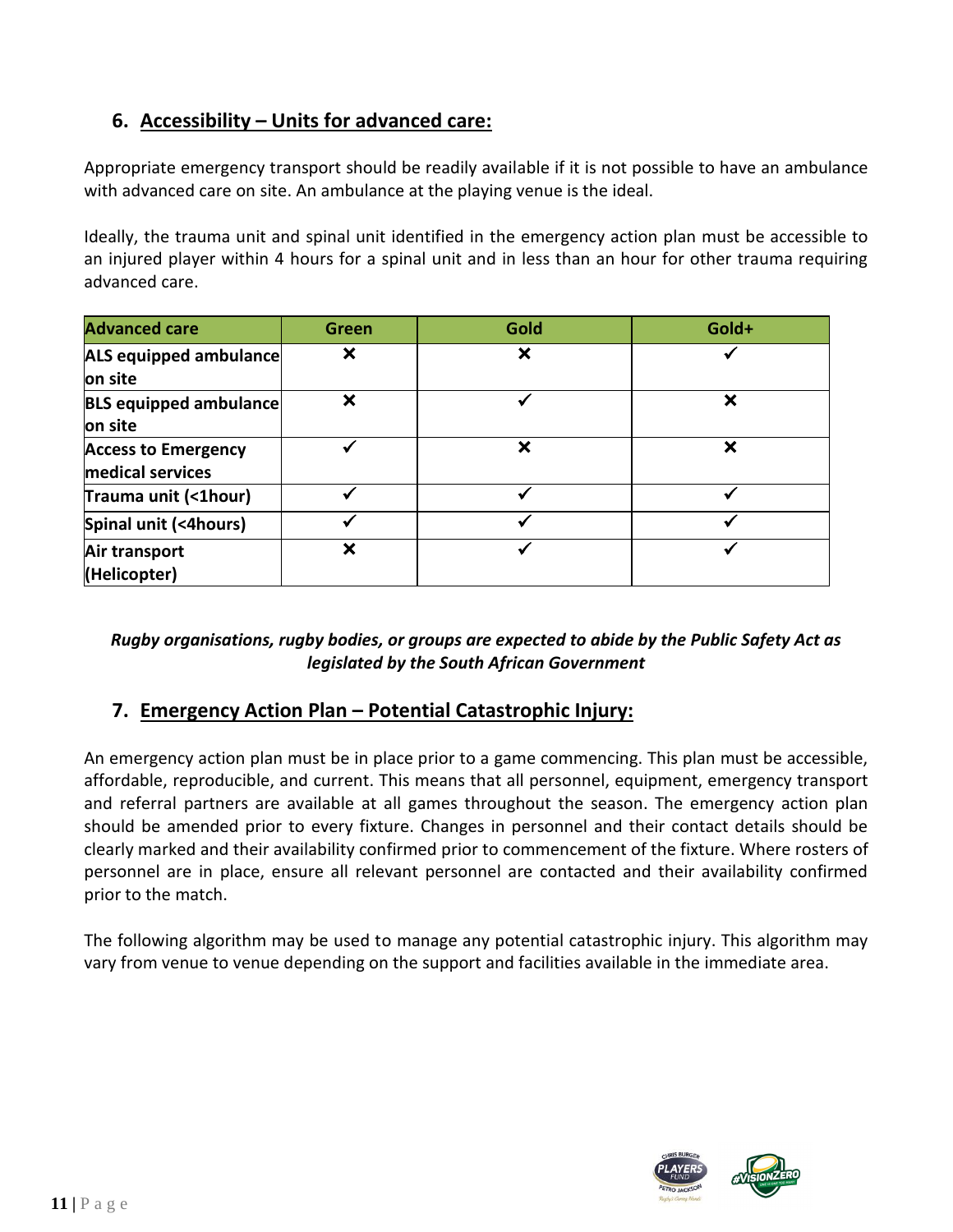However, each Emergency action plan should detail the following:

- *Layout of the facility and access to the facility*
- *Equipment available*
- *Internal support personnel*
- *External support personnel*
- *Communication required*
- *Follow up required post catastrophic injury*

#### **Emergency Action Plan – Potential Catastrophic Injury:**

A document should be available that is easily accessible to all emergency personnel and team management involved on match day, and should contain the following:

#### **Facility Details:**

This should include the Directions to the match venue – GPS coordinates if known would be beneficial to the emergency personnel – including details regarding access and access control procedures.

#### **Facility layout including access to field and emergency vehicles:**

This should also include the position of keys and other security measures that may hinder quick access of emergency personnel.

#### **Emergency Equipment:**

A detailed list should be readily available and visible, detailing all equipment and emergency medication available. Its whereabouts should also be clearly defined.

#### **Personnel:**

Both host club/union personnel as well as emergency support personnel contracted for the event should have clearly defined roles and responsibilities delineated in the emergency action plan.

#### **Communications:**

Clear communication is the key to effective management of an injured player. Communication w.r.t. the role of each member of the medical team as well as communication between the internal; external and emergency unit/ BokSmart Spineline personnel is imperative to ensure not only the optimal care of the player but also to ensure the players management and family are fully informed as to his situation.

#### **Follow up:**

A designated person, normally the Medical Doctor for "Gold" and "Gold+", or the team coach or manager for "Green" categories, should be nominated to ensure all parties are kept informed as to the condition of the injured player until that time he is returned to the safekeeping of his nearest kin or designated team management member, whichever may be applicable at the time.

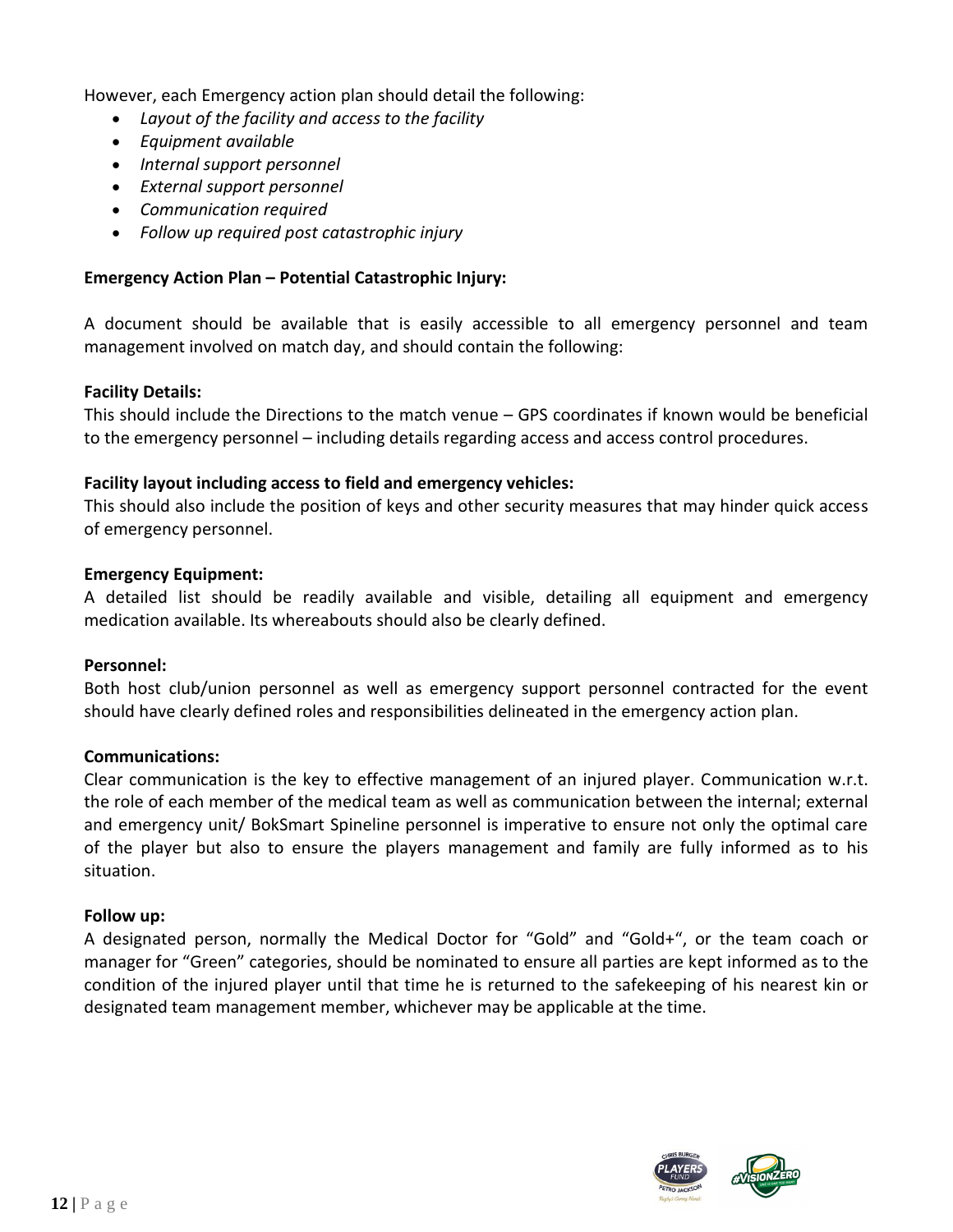| <b>Emergency Action Plan</b>                                                                                                                                                                                                                                                                                                                                                                                                                          | <b>Designated</b><br><b>Responsibility</b>                                  | <b>Name</b> | <b>Contact info.</b> | Confirmed<br>$\checkmark$ / $\times$ |
|-------------------------------------------------------------------------------------------------------------------------------------------------------------------------------------------------------------------------------------------------------------------------------------------------------------------------------------------------------------------------------------------------------------------------------------------------------|-----------------------------------------------------------------------------|-------------|----------------------|--------------------------------------|
| <b>Management:</b><br>(Pitch Protocol)                                                                                                                                                                                                                                                                                                                                                                                                                | <b>Match/Venue Dr/</b><br><b>Highest qualified</b><br>paramedic/first aider |             |                      |                                      |
| Management:<br>(Medical room Protocol)                                                                                                                                                                                                                                                                                                                                                                                                                | Match/Venue Dr/<br><b>Highest qualified</b><br>paramedic/first aider        |             |                      |                                      |
| <b>Evacuation Protocol: (Field)</b>                                                                                                                                                                                                                                                                                                                                                                                                                   | <b>Match/Venue Dr/</b><br><b>Highest qualified</b><br>paramedic/first aider |             |                      |                                      |
| <b>Evacuation Protocol:</b><br>(Medical room, Spinal unit,<br><b>General Hospital, Trauma</b><br>Unit)                                                                                                                                                                                                                                                                                                                                                | <b>Match/Venue Dr/</b><br><b>Highest qualified</b><br>paramedic/first aider |             |                      |                                      |
| <b>Communication: (BokSmart</b><br>Spineline, SICM, Ambulance<br>service, Spinal<br>unit/hospital)                                                                                                                                                                                                                                                                                                                                                    | Match/Venue Dr/<br><b>Highest qualified</b><br>paramedic/first aider        |             |                      |                                      |
| In some instances, as with the "Green" standard, the officiating medical support staff<br>$\bullet$<br>personnel may need to be assisted by the Manager, Coach, teacher, or parents to fulfill some<br>of these tasks mentioned above, e.g., assist in communication with the involved emergency<br>medical personnel.<br>Sometimes, the most qualified support personnel might be a First Aider, who would need to<br>fulfill any or all these roles |                                                                             |             |                      |                                      |

#### **Management protocol: (Pitch)**

The highest qualified medical staff takes control of coordinating and managing the injury situation onfield, including establishing correct communication signals and channels with the referees, match officials and relevant care givers.

#### **Management protocol: (Medical room)**

The highest qualified medical staff takes control of coordinating and managing the injury situation off the field, including establishing correct communication with emergency transport personnel and relevant care givers. This person should have access to all the relevant facility directions and layout information as stipulated.

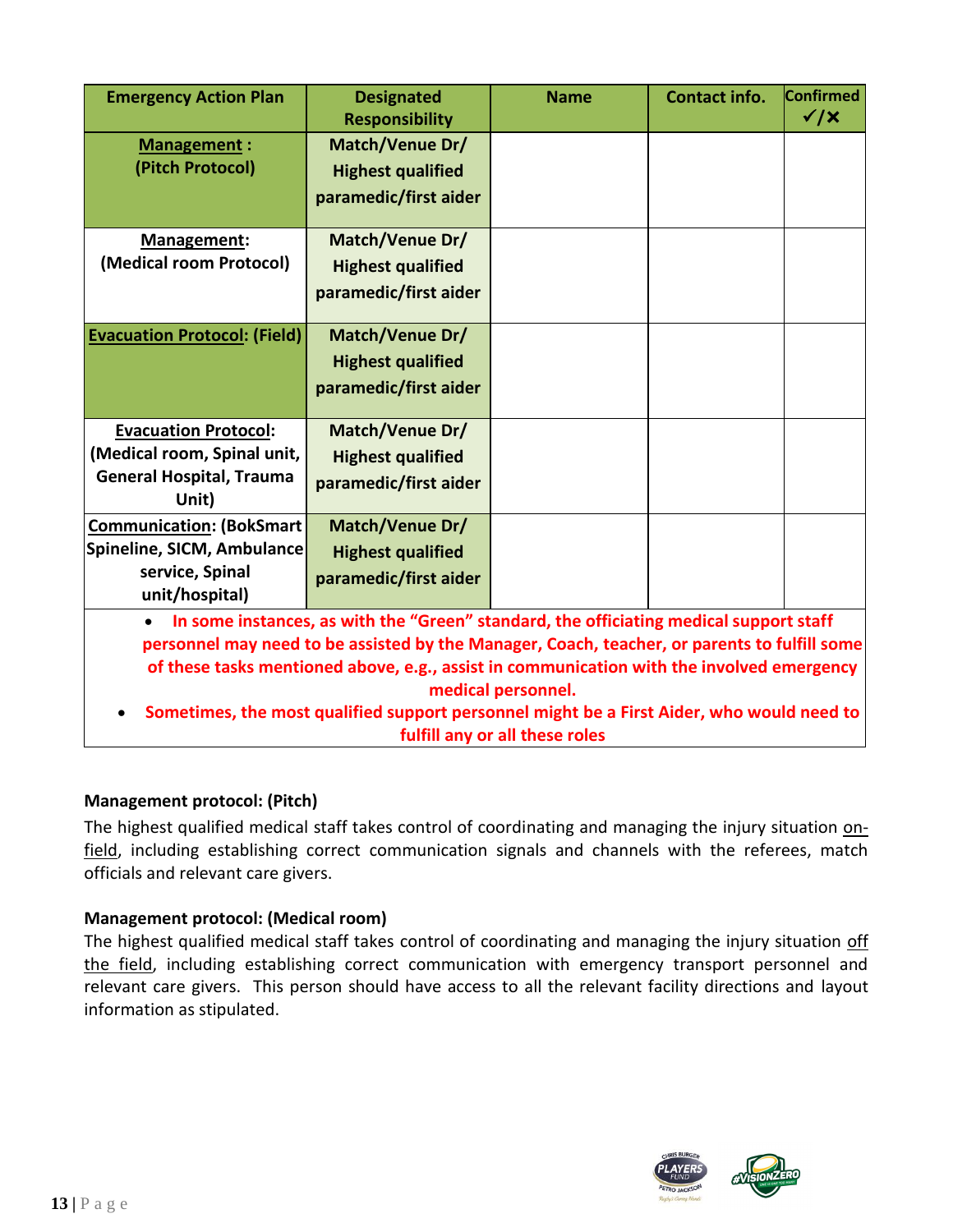#### **Evacuation protocol: (Pitch)**

The highest qualified medical staff takes control of coordinating and managing the removal of the injured player off the field to the medical room or station with the assistance of the relevant field-side care givers. This usually would be the same person who coordinates the pitch management protocol above.

#### **Evacuation protocol: (Medical room, Spinal unit/general hospital)**

The highest qualified medical staff takes control of coordinating the transport of the injured player from the medical room or station to the relevant medical facility (trauma/spinal Unit), including establishing correct communication channels with the team manager, emergency personnel and designated emergency unit care givers. This usually would be the same person who coordinates the medical room management protocol above.

#### **Communication protocol: (BokSmart Spineline, SICM and Spinal unit/emergency room)**

The highest qualified medical staff member takes control in establishing correct communication channels with the team manager, emergency personnel, designated emergency unit care givers, the BokSmart Spineline and the BokSmart Serious Injury Case Manager (SICM) as per the BokSmart Serious Injury Protocol. This usually would be the same person who coordinates the medical room management protocol above.

For more advice on this matter consult your *Safety in the Playing Environment* and *Tournament Medical and Safety Minimum Standards* documents for the additional safety measures and protocols that are compulsory for these levels of matches and tournaments.

These are available on the BokSmart Website [www.BokSmart.com](http://www.boksmart.com/) or linked Page: [https://www.springboks.rugby/general/boksmart-medical-protocol-safety-in-the-playing](https://www.springboks.rugby/general/boksmart-medical-protocol-safety-in-the-playing-environment/)[environment/.](https://www.springboks.rugby/general/boksmart-medical-protocol-safety-in-the-playing-environment/)

The minimum requirements with regards to *Field Safety standards* are also available on the BokSmart website at the same link.

Where the *Safety at Sports and Recreational Events Act of 2010* applies, this also needs to be addressed according to Law

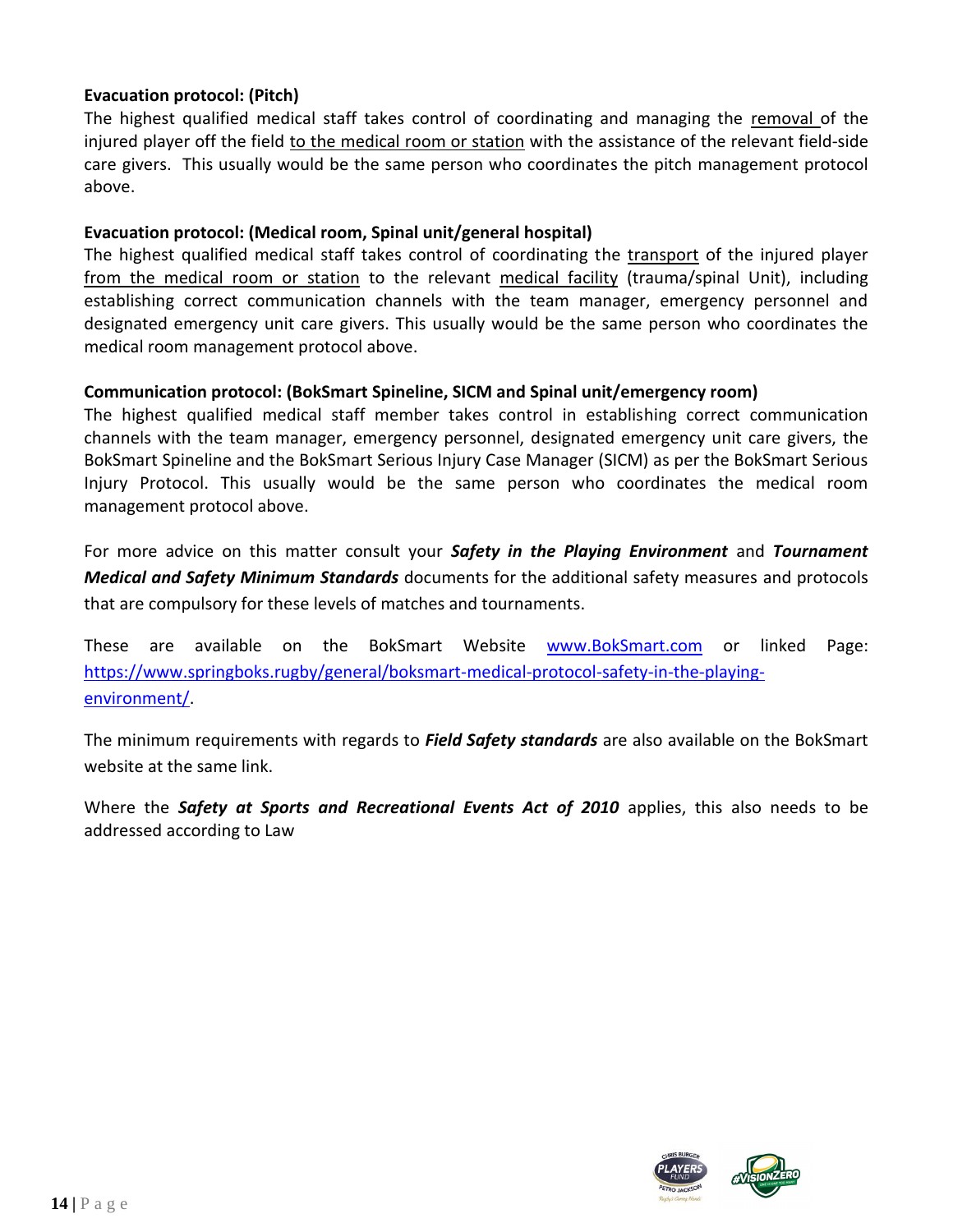## **8. References:**

- 1. SARU Minimum First Aid Requirements, Dr I Jakoet, July 2007
- 2. Mass Participation Event Management for the Team Physician: A Consensus Statement, Team Physician Consensus Statement, American College of Sports Medicine, American Academy of Family Physicians, American Academy of Orthopedic Surgeons, American Medical Society for Sports Medicine, American Orthopedic Society for Sports Medicine, American osteopathic Academy of Sports Medicine
- 3. Sideline Preparedness for the team Physician: A Consensus Statement, American College of Sports Medicine
- 4. WORLD RUGBY Regulations International handbook
- 5. IRB Heat Regulations 2008
- 6. IRB Rugby ready document 2008: 7-9
- 7. Australian Rugby Union 2010 Medical and Safety recommendations
- 8. IRB Rugby Ready 2008: Developing an emergency action plan
- 9. BokSmart Safety in the Playing Environment, Dr P Viviers, 2008
- 10. BokSmart Safety in the Playing Environment, Dr J Suter, C Readhead, Dr W Viljoen, 2010

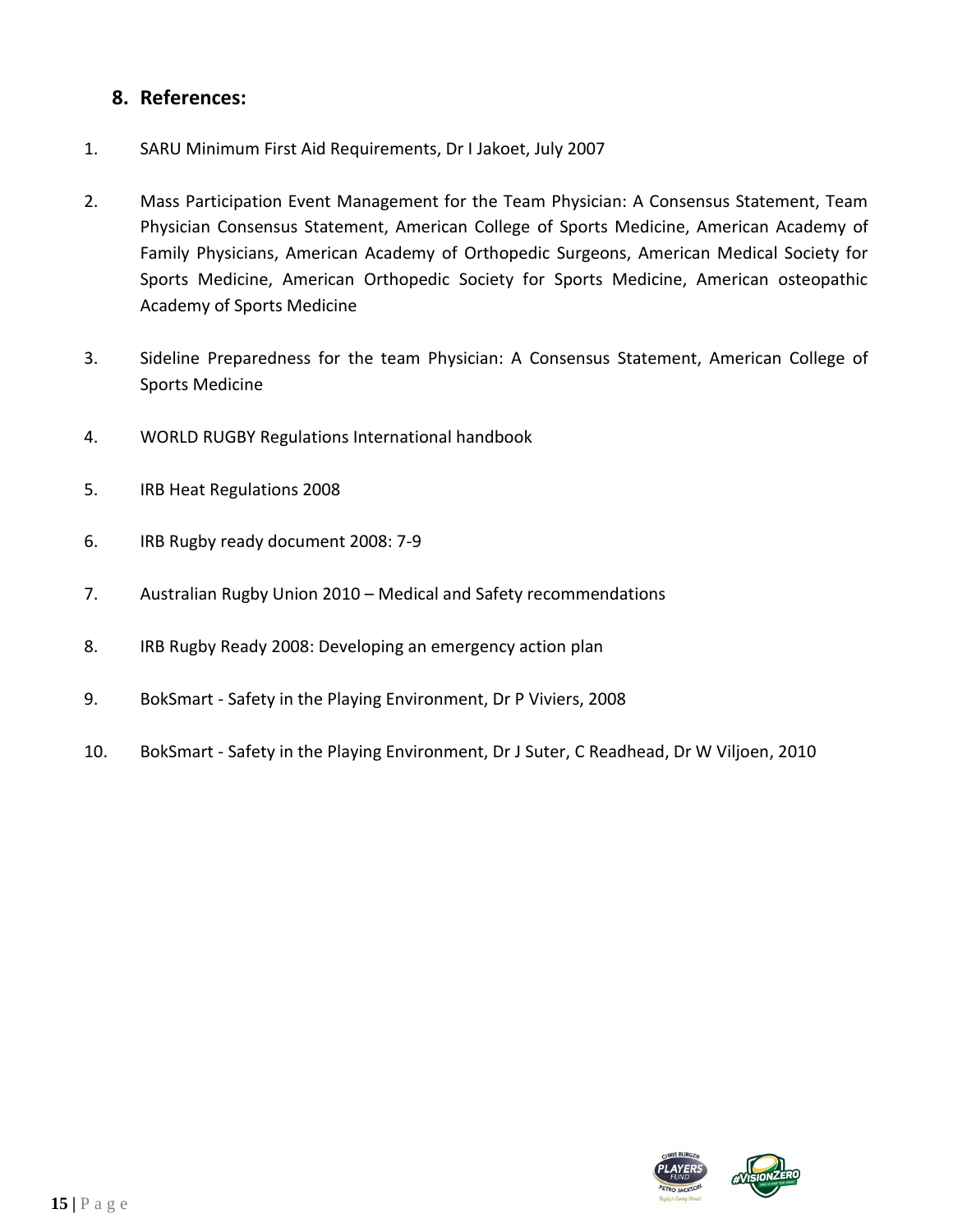## **CHECKLIST:**

| <b>Environmental conditions</b>             | <b>Green</b>              | Gold                      | Gold+                     | Confirmed<br>$\checkmark$ / $\times$ |
|---------------------------------------------|---------------------------|---------------------------|---------------------------|--------------------------------------|
| <b>Whirling Hygrometer/ WBGT*</b>           | $\checkmark$              | $\checkmark$              | $\checkmark$              |                                      |
| Lightning warning system*                   | $\checkmark$              | $\checkmark$              | $\checkmark$              |                                      |
| <b>Telephone access</b>                     |                           |                           |                           |                                      |
| <b>Medical Personnel</b>                    | <b>Green</b>              | Gold                      | Gold+                     | Confirmed<br>$\sqrt{X}$              |
| <b>Match Doctor</b>                         | ×                         | $\boldsymbol{\mathsf{x}}$ | $\checkmark$              |                                      |
| <b>Venue Doctor</b>                         | $\boldsymbol{\mathsf{x}}$ | $\checkmark$              | ✓                         |                                      |
| <b>Specialist services on site</b>          | $\boldsymbol{\mathsf{x}}$ | $\boldsymbol{\mathsf{x}}$ | $\checkmark$              |                                      |
| Specialist services on standby              | $\boldsymbol{\mathsf{x}}$ | $\checkmark$              | ✓                         |                                      |
| <b>Nursing sister</b>                       | $\boldsymbol{\mathsf{x}}$ | $\boldsymbol{\mathsf{x}}$ | ✓                         |                                      |
| <b>Medical liaison</b>                      | $\boldsymbol{\mathsf{x}}$ | ×                         |                           |                                      |
| <b>ALS paramedics</b>                       | $\boldsymbol{\mathsf{x}}$ | $\boldsymbol{\mathsf{x}}$ | ✓                         |                                      |
| <b>ILS paramedics</b>                       | $\boldsymbol{\mathsf{x}}$ | $\checkmark$              | ✓                         |                                      |
| <b>BAA</b>                                  | $\overline{\mathbf{x}}$   | $\checkmark$              |                           |                                      |
| Trained First aider                         | $\overline{\checkmark}$   | $\boldsymbol{\mathsf{x}}$ | $\boldsymbol{\mathsf{x}}$ |                                      |
| <b>Ambulance and staff on site</b>          | $\boldsymbol{\mathsf{x}}$ | $\overline{\checkmark}$   | $\checkmark$              |                                      |
| Ambulance and staff on standby              | $\checkmark$              | $\boldsymbol{\mathsf{x}}$ | $\boldsymbol{\mathsf{x}}$ |                                      |
| Air staff (on standby)                      | $\boldsymbol{\mathsf{x}}$ | $\overline{\checkmark}$   |                           |                                      |
| <b>Equipment</b>                            | Green                     | Gold                      | Gold+                     | Confirmed<br>$\checkmark$ / $\times$ |
| <b>Spinal Board and harness</b>             | $\checkmark$              | $\checkmark$              | $\checkmark$              |                                      |
| <b>Cervical collars and head blocks</b>     | ✓                         | ✔                         |                           |                                      |
| <b>BLS equipment</b>                        | $\boldsymbol{\mathsf{x}}$ | ✓                         | ✓                         |                                      |
| <b>BokSmart Concussion Guide</b>            | $\overline{\checkmark}$   |                           |                           |                                      |
| <b>SCAT tool</b>                            | $\checkmark^*$            |                           |                           |                                      |
| <b>First Aid bag</b>                        | $\checkmark^*$            |                           | ✓                         |                                      |
| <b>ALS Equipment</b>                        | $\boldsymbol{\mathsf{x}}$ | $\checkmark$              | ✔                         |                                      |
| Golf cart                                   | $\overline{\mathbf{x}}$   | $\checkmark$              |                           |                                      |
| <b>Medical Room</b>                         | <b>Green</b>              | Gold                      | Gold+                     | Confirmed<br>$\checkmark$ / $\times$ |
| <b>Medical tent/station</b>                 | ✓                         | $\boldsymbol{\mathsf{x}}$ | $\boldsymbol{\mathsf{x}}$ |                                      |
| <b>Emergency treatment room</b>             | $\boldsymbol{\mathsf{x}}$ |                           |                           |                                      |
| <b>Advanced care</b>                        | <b>Green</b>              | Gold                      | Gold+                     | Confirmed<br>$\checkmark$ / $\times$ |
| ALS equipped ambulance on site              | $\boldsymbol{\mathsf{x}}$ | $\boldsymbol{\mathsf{x}}$ | ✔                         |                                      |
| <b>BLS equipped ambulance on site</b>       | $\boldsymbol{\mathsf{x}}$ | ✓                         | $\boldsymbol{\mathsf{x}}$ |                                      |
| <b>Access to Emergency medical services</b> | $\checkmark$              | $\boldsymbol{\mathsf{x}}$ | $\boldsymbol{\mathsf{x}}$ |                                      |
| Trauma unit (<1hour)                        | $\checkmark$              | ✓                         |                           |                                      |
| Spinal unit (<4hours)                       | ✓                         | ✓                         | ✓                         |                                      |
| Air transport (Helicopter)                  | $\boldsymbol{\mathsf{x}}$ | $\checkmark$              | $\checkmark$              |                                      |

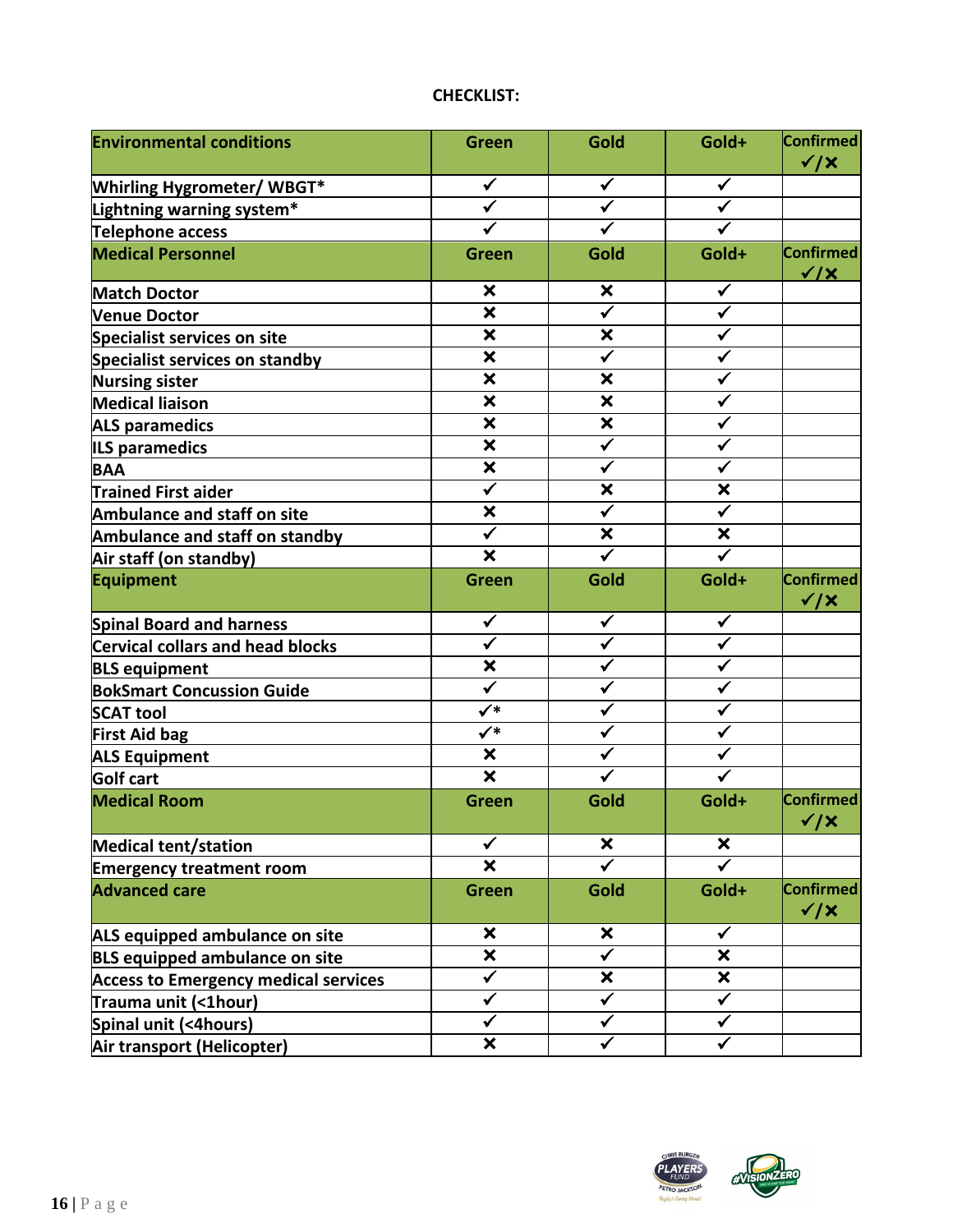| <b>Emergency Action Plan</b>        | <b>Designated</b><br><b>Responsibility</b> | <b>Name</b> | Contact info. | <b>Confirmed</b><br>$\checkmark$ / $\times$ |
|-------------------------------------|--------------------------------------------|-------------|---------------|---------------------------------------------|
| Management:                         | Match/Venue Dr/                            |             |               |                                             |
| (Pitch Protocol)                    | <b>Highest qualified</b>                   |             |               |                                             |
|                                     | paramedic/first aider                      |             |               |                                             |
| Management:                         | Match/Venue Dr/                            |             |               |                                             |
| (Medical room Protocol)             | <b>Highest qualified</b>                   |             |               |                                             |
|                                     | paramedic/first aider                      |             |               |                                             |
| <b>Evacuation Protocol: (Field)</b> | Match/Venue Dr/                            |             |               |                                             |
|                                     | <b>Highest qualified</b>                   |             |               |                                             |
|                                     | paramedic/first aider                      |             |               |                                             |
| <b>Evacuation Protocol:</b>         | Match/Venue Dr/                            |             |               |                                             |
| (Medical room, Spinal unit,         | <b>Highest qualified</b>                   |             |               |                                             |
| <b>General Hospital, Trauma</b>     | paramedic/first aider                      |             |               |                                             |
| Unit)                               |                                            |             |               |                                             |
| Communication: (BokSmart)           | Match/Venue Dr/                            |             |               |                                             |
| Spineline, SICM,                    | <b>Highest qualified</b>                   |             |               |                                             |
| <b>Ambulance service, Spinal</b>    | paramedic/first aider                      |             |               |                                             |
| unit/hospital)                      |                                            |             |               |                                             |